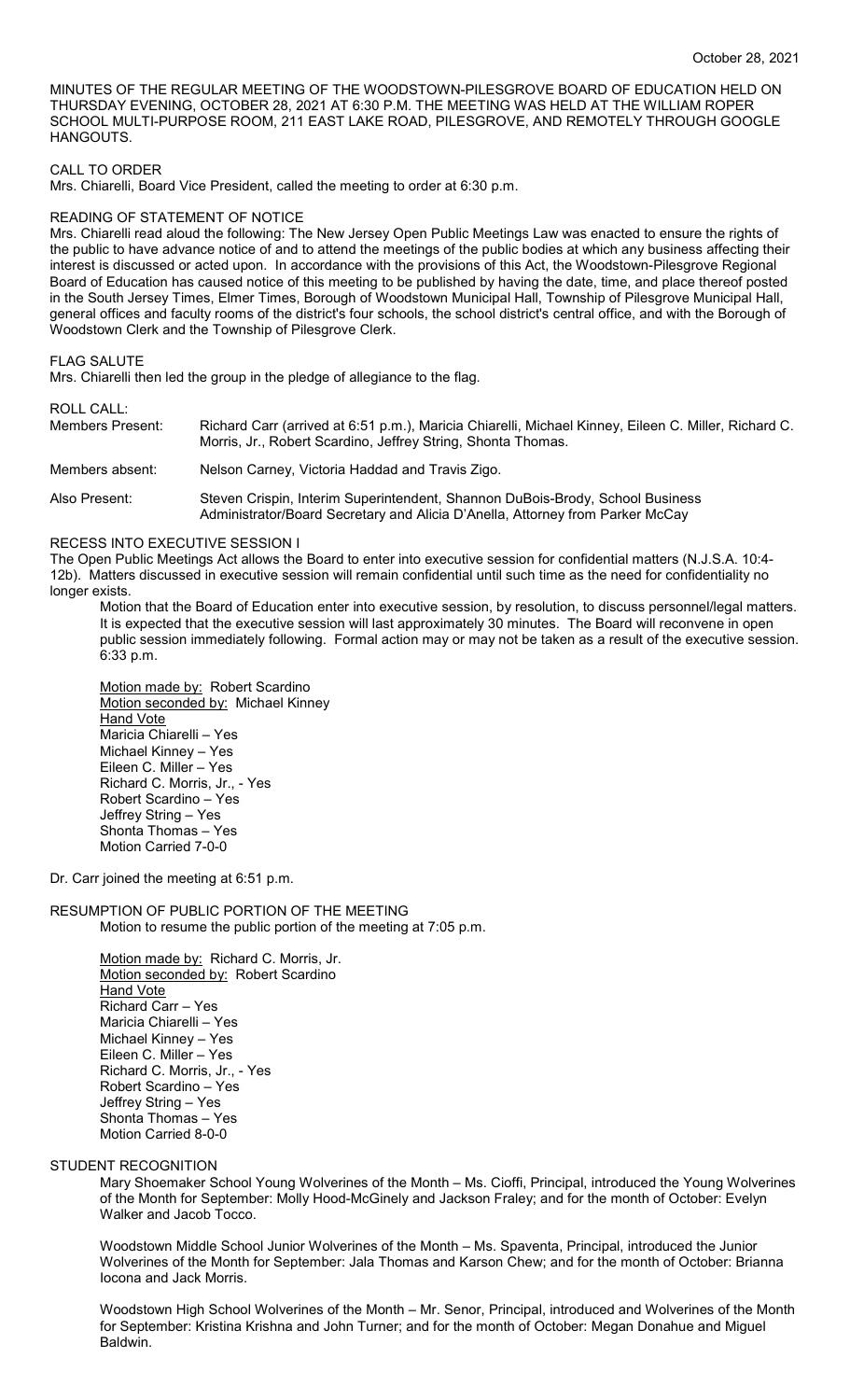## SUPERINTENDENT'S REPORT

Mr. Crispin discussed the following:

Preschool Expansion Aid – Plans to expand the program for the 2022-2023 school year.

ESSER III – Mrs. Pessolano shared plans which include a robust summer program and MSS flooring. Mary Shoemaker School – HVAC plans.

Athletic Fields & Facilities Task Force – Discussion on the condition of the tennis counts.

Policy – Clarification of the revisions to Policy #2422 - Comprehensive Health and Physical Education.

### AUDIENCE PARTICIPATION (Agenda items only)

Audience members voiced their concerns on the following: Policy #2422 – Asked the Board to vote no.

Medical Mask Wearing Exemption Resignation due to mask and vaccination/testing mandate

### APPROVAL OF MINUTES

Motion to approve the following minutes as recommended by the School Business Administrator: September 7, 2021 – Special Meeting and Executive Session Minutes September 23, 2021 - Regular Meeting and Executive Session Minutes

Motion made by: Robert Scardino Motion seconded by: Richard C. Morris Hand Vote Richard Carr – Yes Maricia Chiarelli – Yes Michael Kinney – Yes Eileen C. Miller – Abstained to the September 7, 2021 minutes only. Richard C. Morris, Jr., - Yes Robert Scardino – Yes Jeffrey String – Yes Shonta Thomas – Yes Motion Carried 7-0-1

## INSTRUCTION/CURRICULUM

Motion to approve the following as recommended by the Superintendent:

Emergency Virtual or Remote Instructional Plan for the 2021-2022 School Year.

| <b>Staff</b>                 | <b>Building</b>           | <b>Dates</b>                                                                     | <b>Workshop/Con</b><br>ference                            | Location                    | Cost not to exceed                                                                     |
|------------------------------|---------------------------|----------------------------------------------------------------------------------|-----------------------------------------------------------|-----------------------------|----------------------------------------------------------------------------------------|
| DuBois-<br>Brody,<br>Shannon | <b>District</b><br>Office | 11/18, 12/14,<br>1/25/22, 2/24/22,<br>3/22/22, 4/26/22                           | <b>NJASBP</b><br>Professional<br>Development<br>Workshops | Westin<br>Mt. Laurel, NJ    | \$118 per workshop                                                                     |
| Miller,<br>Deanna            | High<br>School -<br>Ag    | 12/1/2021 -<br>12/3/2021                                                         | <b>NAAE Conferen</b><br>ce/ACTE Vision<br>Conference      | New Orleans,<br>LA          | \$2,050 Includes all<br>cost                                                           |
| Allison                      |                           | $\left  \text{Pessolano}, \right  \text{Curriculum} \right  10/25/21 - 10/26/21$ | i-Ready<br>Leadership<br>Symposium                        | Sofitel<br>Phila            | \$295 includes all cost                                                                |
| Asay,<br><b>Steve</b>        | High<br>School            | 10/28/21-10/29/21                                                                | Nonviolent<br>Crisis<br>Intervention<br>Program: CPI      | Atlantic City,<br><b>NJ</b> | \$3,699 registration:<br>\$112 for tolls,<br>mileage and parking<br>$(2 \text{ days})$ |
| Garr,<br>Cynthia             | <b>CST</b>                | 10/28/21-10/29/21                                                                | Nonviolent<br>Crisis<br>Intervention<br>Program: CPI      | Atlantic City,<br><b>NJ</b> | \$3,699 registration:<br>\$112 for tolls,<br>mileage and parking<br>$(2 \text{ days})$ |
| McBride,<br>Jennifer         | <b>CST</b>                | 11/18/21-11/19/21                                                                | Nonviolent<br>Crisis<br>Intervention<br>Program: CPI      | Atlantic City,<br><b>NJ</b> | \$3,699 registration:<br>\$112 for tolls,<br>mileage and parking<br>$(2 \text{ days})$ |
| Matthews.<br>Tameka          | <b>CST</b>                | 10/28/21-10/29/21                                                                | Nonviolent<br>Crisis<br>Intervention<br>Program: CPI      | Atlantic City,<br>NJ        | \$0 registration: \$\$112<br>for tolls, mileage and<br>parking (2 days)                |
| Teemer,<br>Reginald          | CST-Para                  | 10/28/21-10/29/21                                                                | Nonviolent<br>Crisis<br>Intervention<br>Program: CPI      | Atlantic City,<br><b>NJ</b> | \$3,699 registration:<br>\$112 for tolls,<br>mileage and parking<br>$(2 \text{ days})$ |

Professional Development as follows:

# Field Experience as follows:

| <b>Student</b> | <b>College</b>                   | <b>Dates</b> | $^{\mathsf{T}}$ vpe    | Location           | <b>Staff</b>   |
|----------------|----------------------------------|--------------|------------------------|--------------------|----------------|
| Waldron, Seth  | University of $ 3/28/22$ -<br>DE | 5/20/22      | <b>Student Teacher</b> | <b>High School</b> | Kahlil Gunther |

High School October 2021 field trip list. (see page \_\_\_)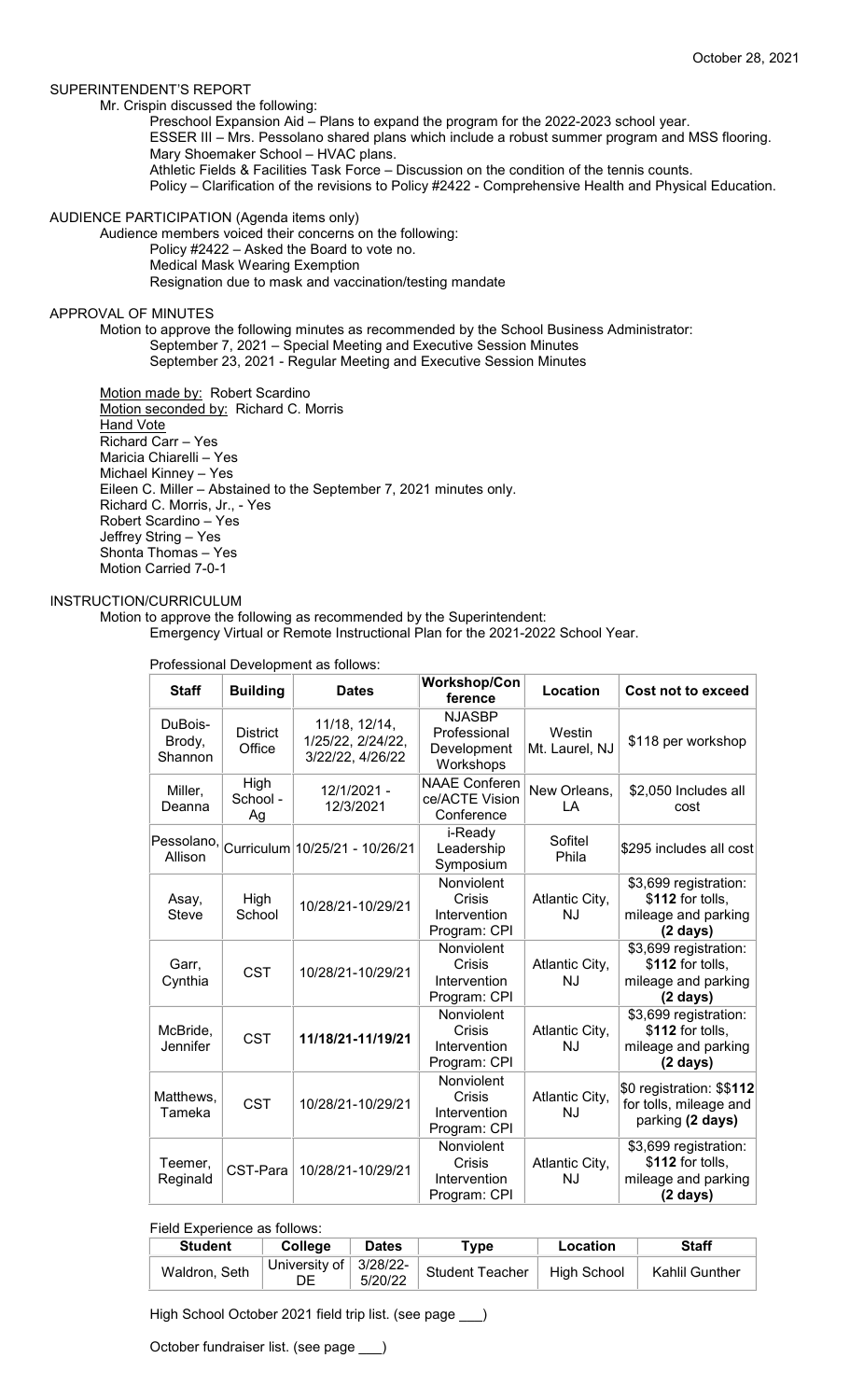2022-2023 Proposed budget for the Tri-County Conference with a cost of \$1,400 per school.

2022-2023 ticket prices for all athletic events for the 2022-2023 school year as follows:

\$3.00 - Adults

\$2.00 - Students and Senior Citizens

All West Jersey Football League Varsity Football Games - \$4.00 for adults.

Approval for the following schools to join the Tri-County Conference in the fall of 2022: Washington township High School Salem County Vocational Technical School

Approval of the Harassment, Intimidation and Bullying report dated 9/14/2021 - 10/19/2021 and to provide notification letters as required to the parents/guardians advising that this information has been provided to the Board of Education.

Motion made by: Eileen C. Miller Motion seconded by: Michael Kinney Roll Call Vote Richard Carr – Yes Maricia Chiarelli – Yes Michael Kinney – Yes Eileen C. Miller – Yes Richard C. Morris, Jr., - Yes Robert Scardino – Yes Jeffrey String – Yes Shonta Thomas – Yes Motion Carried 8-0-0

Motion to approve the following as recommended by the Superintendent (voting not applicable to sending district representatives):

Professional Development as follows:

| <b>Staff</b>            | Buildina         | <b>Dates</b>                                                         | Workshop/Conference Location                    |        | Cost not to<br>exceed |
|-------------------------|------------------|----------------------------------------------------------------------|-------------------------------------------------|--------|-----------------------|
| Hildebrand,<br>Jennifer | William<br>Roper | 10/13, 10/20, 11/10,<br>$12/8$ , 1/12/22, 2/9/22,<br>3/9/22, 4/13/22 | Early Childhood<br>Leadership Seminar<br>Series | Online | \$300                 |

Creation of the GSA (Gay/Straight Alliance) Club at the Middle School. (Note: There is no cost to the district for the club.)

Middle School field trip list for October 2021. (see page )

Motion made by: Richard C. Morris, Jr. Motion seconded by: Eileen C. Miller Roll Call Vote Richard Carr – Yes Maricia Chiarelli – Yes Eileen C. Miller – Yes Robert Scardino – Yes Jeffrey String – Yes Shonta Thomas – Abstained Motion Carried 5-0-1

ADMINISTRATION/PERSONNEL

Motion to table topic of Spanish Teacher until a discussion can take place in closed session for legal guidance.

Motion made by: Eileen C. Miller Motion seconded by: Michael Kinney Roll Call Vote Richard Carr – Yes Maricia Chiarelli – Yes Michael Kinney – Yes Eileen C. Miller – Yes Richard C. Morris, Jr., - Yes Robert Scardino – Yes Jeffrey String – Yes Shonta Thomas – Yes Motion Carried 8-0-0

Mr. Crispin informed the Board that an employee has waived their rights for a discussion to take place in executive session concerning their employment status. The employee has not complied with the rules set forth by Administration for COVID protocol testing. The Board discussed options and will present a motion out of executive session once legal guidance is obtained.

Motion to approve the following as recommended by the Superintendent: Resignations/Retirements as follows: Resignation of Mei Corbin effective 10/4/21.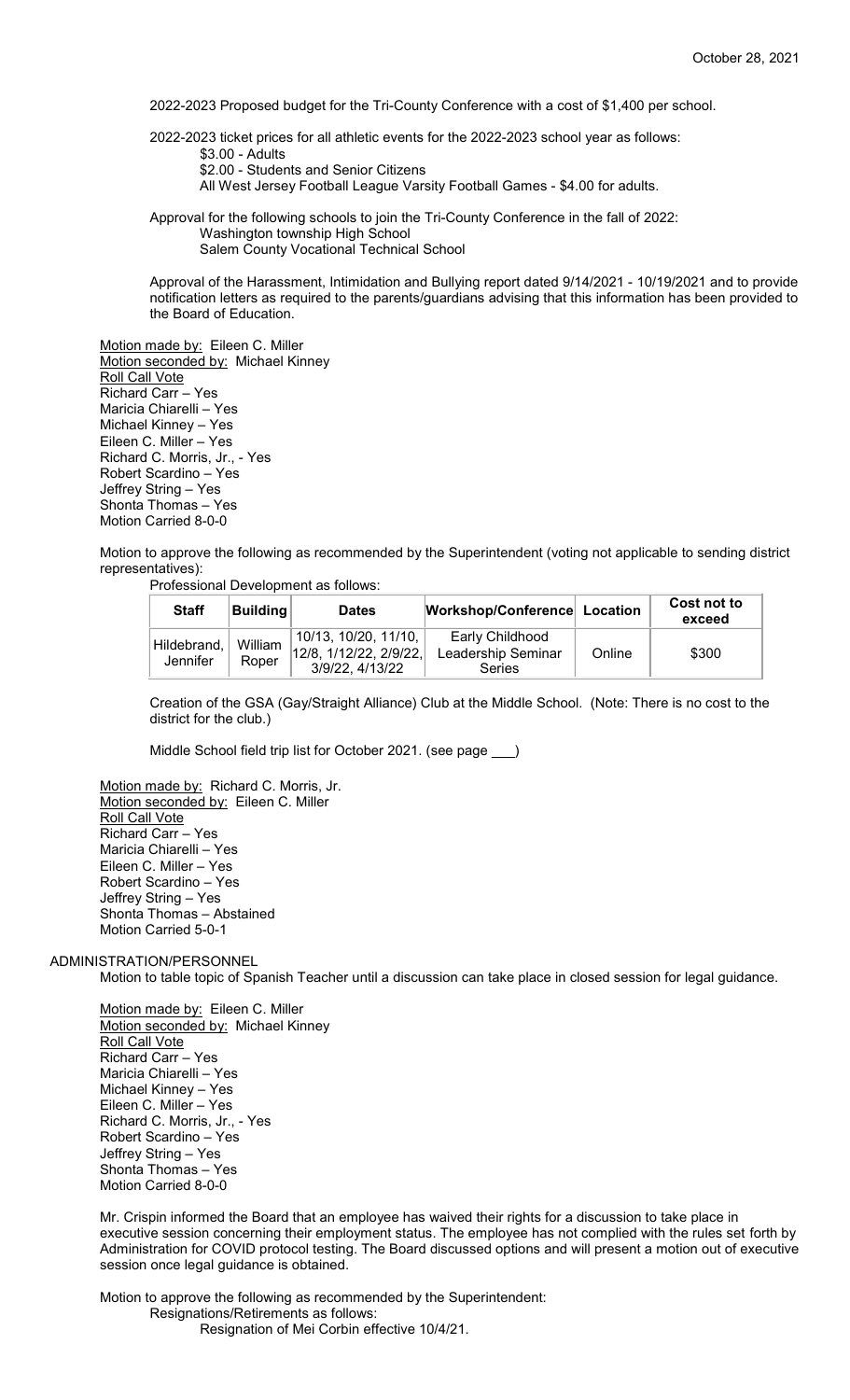Leaves of Absence as follows:

Maternity leave of absence for Kara Straughn from approximately 3/21/22 through approximately 5/30/2/22.

Medical leave of absence for Suzanne Mesogianes from 9/28/21 through approximately 1/3/2022. Family leave of absence for Lynn Miller for 2 days per week beginning 10/26/21.

New Staff as follows:

David Guerreo as an evening custodian effective approximately 11/8/2021. Salary - Custodian, Step 7 (\$36,945) pro-rated to start date. (Note: Should Mr. Guerreo acquire a New Jersey Black Seal Boiler License within the first 6 months of employment, he will be moved to Step 8 (\$38,445 pro-rated) for the 2021-2022 school year.

Extra Duty Appointments as follows:

High School extra duty list for October 2021. (see page Athletic extra duty list for October 2021. (see page \_\_\_) Curriculum extra duty list for October 2021. (see page ) Rescind the HIB Coordinator appoint of Christine Carpenter effective 12/31/2021. Appoint Allison Pessolano as the HIB Coordinator effective 1/1/2022.

Staff Changes as follows:

Adjustment for Joan Hobbs from 2 days per week to 1.5 days per week retro-active to 10/4/2021. Salary will be pro-rated to start date.

Reduction in hours for Deborah Lake, Administrative Assistant to the Business Administrator, to 30 hours per week, 3 days per week effective 1/1/2022. Salary pro-rated to \$62,990 (1/1/2022).

Torien Brown, Technician, for an increase in hours from 15 hours/week to 29.5 hours/week effective 11/1/2021. Salary - \$24,072 (pro-rated to start date). (Note: A portion of Mr. Brown's salary is paid through the Technology Shared Service Agreement with Oldmans Township School District.

October 2021 substitute list. (see page \_\_\_)

Volunteers as follows:

High School tier 2 volunteer list for October 2021. (see page \_\_\_) Athletic tier 2 volunteer list for October 2021. (see page \_\_\_)

Motion made by: Eileen C. Miller Motion seconded by: Robert Scardino Roll Call Vote Richard Carr – Yes Maricia Chiarelli – Yes Michael Kinney – Yes Eileen C. Miller – Yes Richard C. Morris, Jr., - Yes Robert Scardino – Yes Jeffrey String – Yes Shonta Thomas – Yes Motion Carried 8-0-0

#### Motion to approve the following as recommended by the Superintendent:

Employment of Ms. Daphne Vastey as a long-term substitute teacher effective November 15, 2021 at a contracted rate of pay of \$54,453 (prorated) pending receipt of her substitute certificate. Ms. Vastey will be the long-term substitute virtual teacher for our French students.

Motion made by: Michael Kinney Motion seconded by: Eileen C. Miller Roll Call Vote Richard Carr – Yes Maricia Chiarelli – Yes Michael Kinney – Yes Eileen C. Miller – Yes Richard C. Morris, Jr., - Yes Robert Scardino – Yes Jeffrey String – Yes Shonta Thomas – Yes Motion Carried 8-0-0

Motion to approve the following as recommended by the Superintendent (voting not applicable to sending district representatives):

Resignations/Retirements as follows: Retirement of Jean Gallo, Elementary Teacher, effective 2/1/2022.

Resignation of Jillian Fuller, Elementary Teacher, effective 12/17/2021.

Leaves of Absence as follows:

Medical leave of absence for Brenda Pagesy from 9/7/2021 to approximately 11/1/2021.

Maternity leave of absence for Elizabeth DiRusso from approximately 1/4/2022 to approximately 6/30/2022.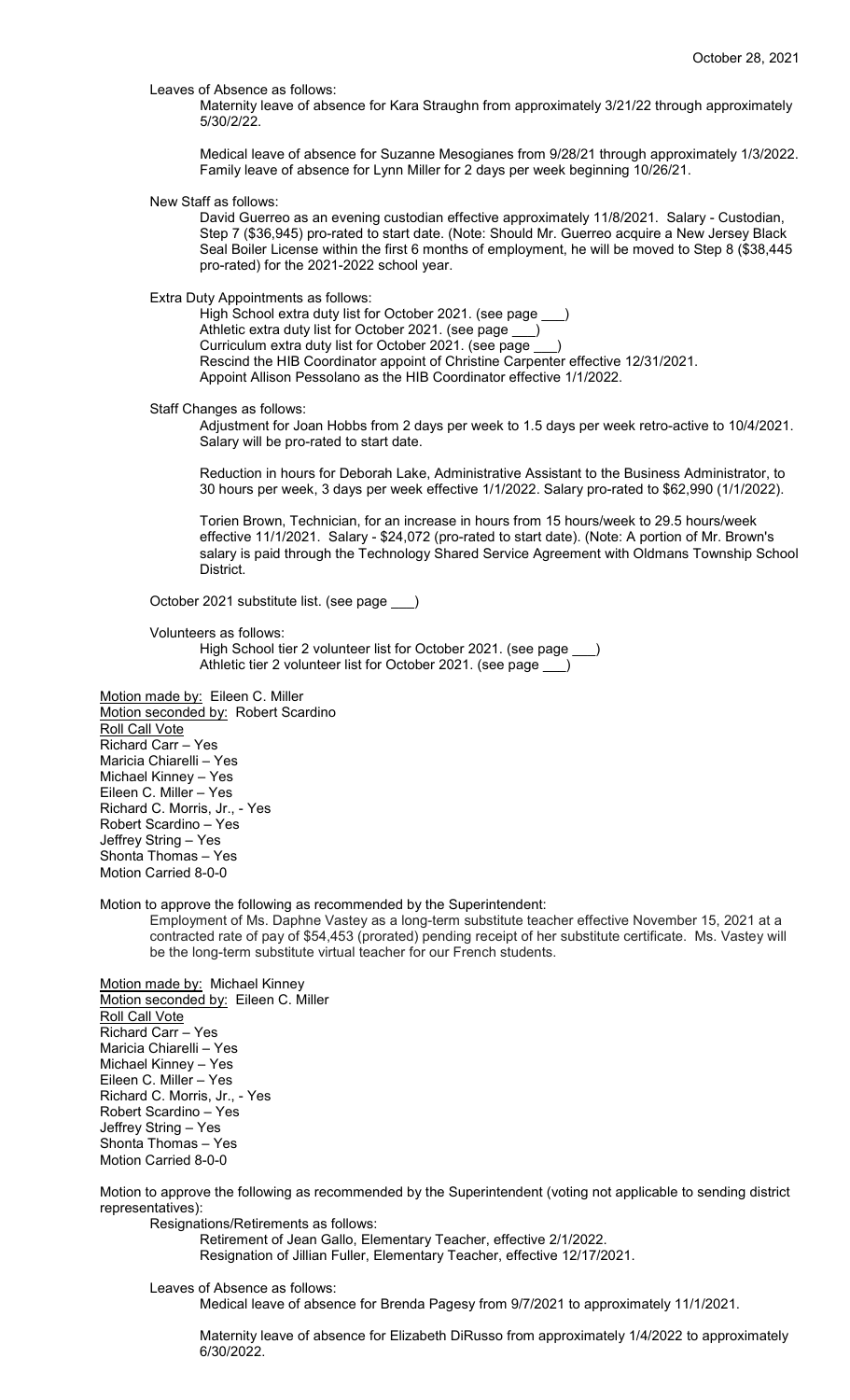Maternity leave of absence for Carly Cinotti from approximately 1/4/2022 through approximately 6/3/2022.

New Staff as follows:

Samantha Saddler as a paraprofessional at the William Roper School effective approximately 11/1/2021. Salary - Para, Step 3 (\$21,051) pro-rated to start date.

Elena Harris as a teacher at the Mary Shoemaker School effective approximately 11/1/2021. Salary - BA, Step 3 (\$54,996) pro-rated to start date.

Katrina Hickman as a cafeteria aide at the Mary Shoemaker School effective approximately 11/1/2021. Salary - \$13.00 per hour x 2.5 hours per day.

Sarah Varga as a paraprofessional at the William Roper School effective approximately 11/22/2021. Salary - Para, Step 6 (\$21,863) pro-rated to start date.

Tara McQueston as a Part-time Achieve Teacher at the Mary Shoemaker School effective 11/1/2021. Salary - Para, Step 1 (.643 of \$20,476) pro-rated to start date.

Extra Duty Appointments as follows:

William Roper School extra duty list for October 2021. (see page \_ Middle School extra duty list for October 2021. (see page

Volunteers as follows:

William Roper School October 2021 tier 1 volunteer list. (see page \_\_\_) Middle School October 2021 tier 1 volunteer list. (see page \_\_\_)

Motion made by: Robert Scardino Motion seconded by: Eileen C. Miller **Roll Call Vote** Richard Carr – Yes Maricia Chiarelli – Yes Eileen C. Miller – Yes Robert Scardino – Yes Jeffrey String – Yes Shonta Thomas – Yes Motion 6-0-0

## OPERATIONS/FINANCE

Motion to approve the following financial reports as recommended by the School Business Administrator: (see Board Minutes Financial Back-up Binder for details).

\_\_\_\_\_\_\_\_\_\_\_\_\_\_\_\_\_\_\_\_\_\_\_\_\_\_\_\_\_ \_\_\_\_\_\_\_\_\_\_\_\_\_\_\_\_\_\_\_\_\_\_\_\_

Pursuant to N.J.A.C. 6A:23A-16.10 (c)3, I certify that as of August 31, 2021, no budgetary line item account has obligations and payments (contractual orders) which in total exceed the amount appropriated by the Woodstown-Pilesgrove Regional Board of Education pursuant to N.J.S.A. 18A:22-8.1 and N.J.S.A. 18A:22-8.2 and no budgetary line item account has been over-expended in violation of N.J.A.C. 6:23- 16.10 (a)1.

Board Secretary **Date** 

The August 31, 2021, preliminary final Report of the Treasurer of School Funds for the 2021-2022 school year is in agreement with the August 31, 2021, preliminary Report of the Board Secretary, pending audit.

Pursuant to N.J.A.C. 6A:23A-16.10(c)4, that the Woodstown-Pilesgrove Regional Board of Education certifies that as of August 31, 2021, and after review of the Secretary's Monthly Financial Report and the Treasurer's Monthly Financial Report and upon consultation with the appropriate district officials, to the best of the Board's knowledge, no major account or fund has been over-expended in violation of N.J.A.C. 6A:23A-16.10(a)1 and that sufficient funds are available to meet the district's financial obligations for the remainder of the fiscal year.

EFT's for September 2021, hand check payments for September 2021, and payment list for the month of October 2021.

Transfer of funds as previously approved by the Superintendent pursuant to 18A:22-8.1 for the month of August 2021.

Additional financial reports as follows:

Student Activities and Athletics for the month of September 2021.

Scholarships for the month of September 2021.

Odyssey of the Mind for the month of September 2021.

Cafeteria Report for the months of September 2021.

Woodstown Community School for the month of September 2021.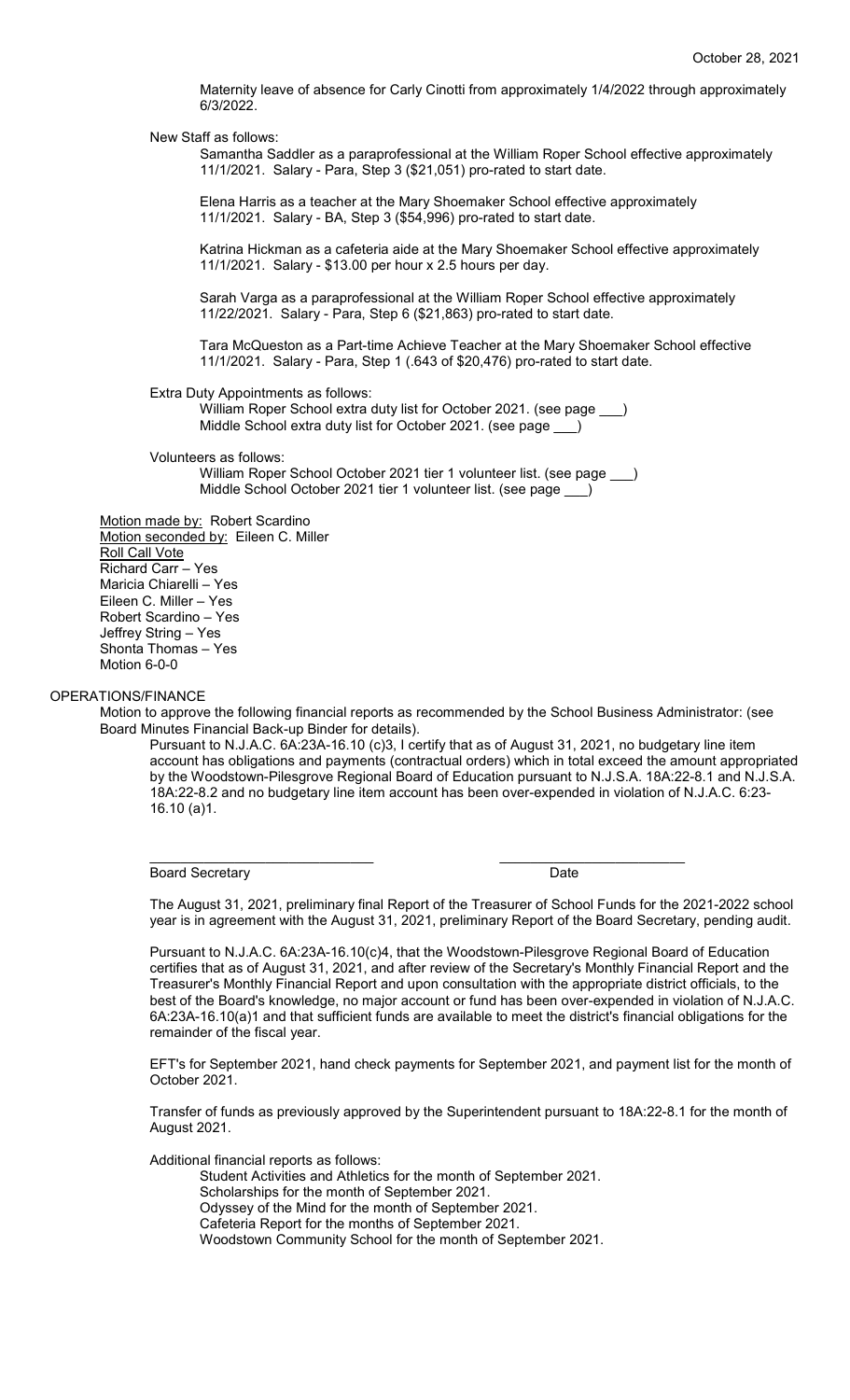Motion made by: Maricia Chiarelli Motion seconded by: Eileen C. Miller **Roll Call Vote** Richard Carr – Yes Maricia Chiarelli – Yes Michael Kinney – Yes Eileen C. Miller – Yes Richard C. Morris, Jr., - Yes Robert Scardino – Yes Jeffrey String – Yes Shonta Thomas – Yes Motion Carrie 8-0-0

Motion to approve the following as recommended by the School Business Administrator:

Accept the FY 2022 McKinney Continuation Discretionary Grant in the amount of \$214,650.00.

Salem County School Districts 2021-2022 Homeless Student Agreement, retroactive to July 1, 2021.

Contract with LearnWell to provide academic tutoring services as needed for the 2021-2022 school year.

Contract with Brookfield Schools to provide homebound instruction as needed for the 2021-2022 school year.

Contract with Gloucester County Institute of Technology for Boys and Girls Swim Practice for the 2021- 2022 school year in the amount of \$8,665.00.

Joint transportation agreement with Alloway Township Board of Education for routes 1193A & 1193B to transport full-time and share-time students to and from the Salem County Vocational Technical School for the 2021-2022 school year. Alloway's share of the cost will be \$17,393.38.

Joint transportation agreement with Upper Pittsgrove School District for routes 1193A & 1193B to transport full-time and share-time students to and from the Salem County Vocational Technical School for the 2021-2022 school year. Upper Pittsgrove's share of the cost will be \$17,393.38.

Contract with Gloucester County Special Services School District for the 2021-2022 school year for route Y1324 at a total per diem route cost of \$290.25, plus a 7% administrative fee, for NJ SMART student #1145323494. (Note: This route contains students from other districts and therefore the cost per diem will be pro-rated accordingly by Gloucester County Special Services School District.)

Joint transportation agreement with Pittsgrove Township Board of Education to transport student NJSmart#7402363052 to Pineland Learning Center at \$140.00 per diem for the 2021-2022 school year.

High/Middle School 1<sup>st</sup> Bus Emergency Evacuation Drills were conducted on September 9th, 10th, 13th & 16, 2021.

Contract with Bridgeton Board of Education who provides home instruction services to Inspira Health Network for student NJSmart #1090196759 from September 28, 2021 through October 4, 2021 in the amount of \$320.00.

The ARP-IDEA Grant submission in the amount of \$71,922.00 (Basic \$66,277.00 & Preschool \$5,645.00) for the project period July 1, 2021 through September 30. 2022, and acceptance of the funds upon subsequent approval of the FY22 IDEA application.

Motion made by: Maricia Chiarelli Motion seconded by: Eileen C. Miller Roll Call Vote Richard Carr – Yes Maricia Chiarelli – Yes Michael Kinney – Yes Eileen C. Miller – Yes Richard C. Morris, Jr., - Yes Robert Scardino – Yes Jeffrey String – Yes Shonta Thomas – Yes Motion Carried 8-0-0

Motion to approve the following as recommended by the School Business Administrator (voting not applicable to sending district representatives):

Use of Facilities requests for the 2021-2022 school year. (see page \_\_\_)

William Roper & Mary S. Shoemaker 1<sup>st</sup> School Bus Emergency Evacuation Drills for K & Pre-K only were conducted on September 14<sup>th</sup>, 29<sup>th</sup> & 30<sup>th</sup>, 2021.

Mary S. Shoemaker School 1<sup>st</sup> Bus Emergency Evacuation Drill for grades 1 through 5 was conducted on October 15, 2021.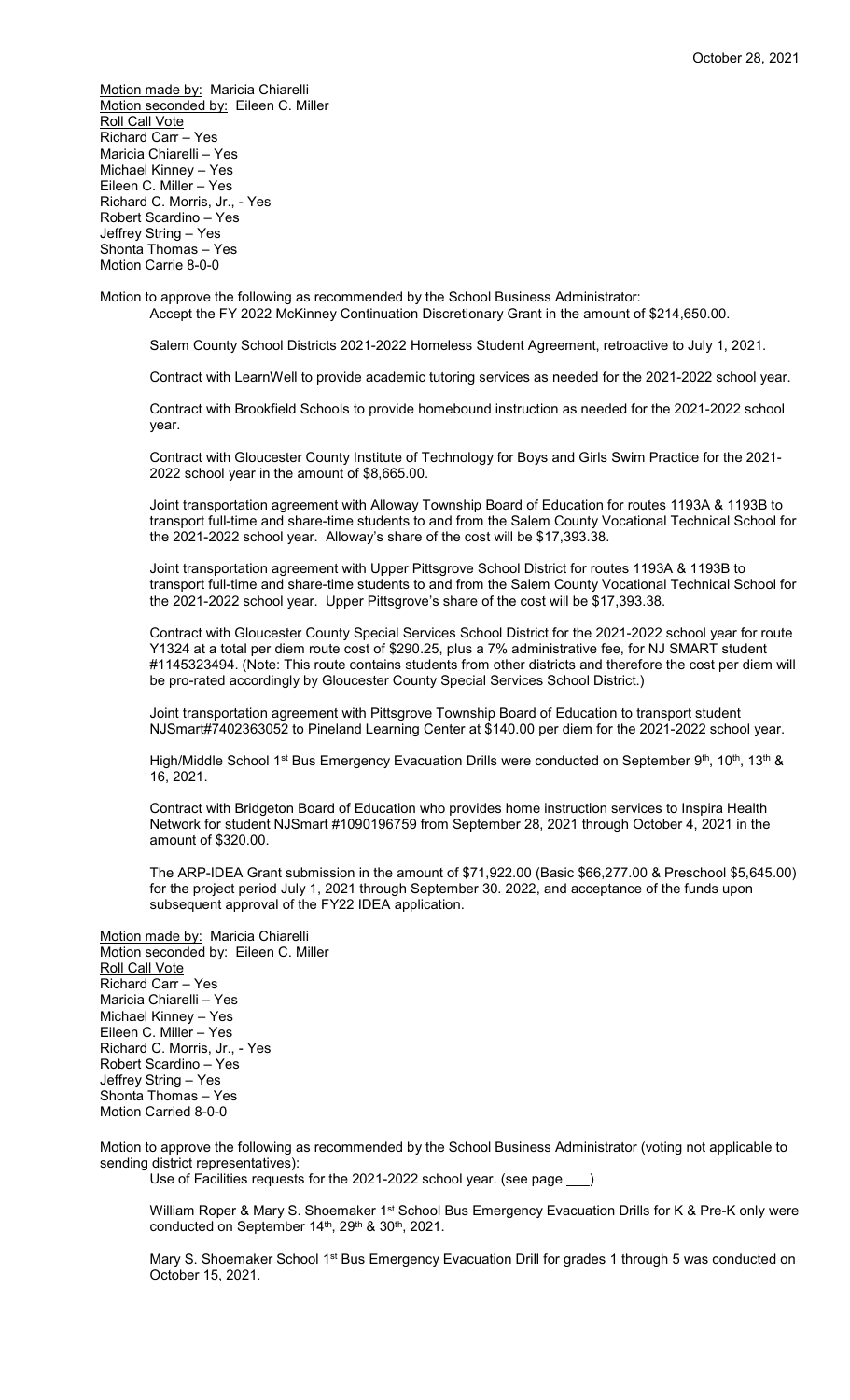Motion made by: Maricia Chiarelli Motion seconded by: Eileen C. Miller **Roll Call Vote** Richard Carr – Yes Maricia Chiarelli – Yes Eileen C. Miller – Yes Robert Scardino – Yes Jeffrey String – Yes Shonta Thomas – Yes Motion Carried 6-0-0

#### POLICY

The Board discussed the public concern stated during the audience participation portion of the meeting for Policy #2422 - Comprehensive Health and Physical Education.

Motion to amend the agenda to remove Policy #2422 - Comprehensive Health and Physical Education for further review the policy.

Motion made by: Robert Scardino Motion seconded by: Michael Kinney **Roll Call Vote** Richard Carr – Yes Maricia Chiarelli – Yes Michael Kinney – Yes Eileen C. Miller – Yes Richard C. Morris, Jr., - Yes Robert Scardino – Yes Jeffrey String – Yes Shonta Thomas – Yes Motion Carried 8-0-0

Motion to approve the following policies and regulations for second reading:

Alert 224 Summary P 1648 Restart and Recover Plan (M) (ABOLISHED) P 1648.02 Remote learning Options for Families (M) (ABOLISHED) P 1648.03 Restart and Recovery Plan - Full-Time Remote Instruction (M) (ABOLISHED) P 1648.11 The Road Forward COVID-19 - Health and Safety (M) (New) P 1648.13 School Employee Vaccination Requirements (M) (Revised) P 2467 Surrogate Parents and Resource Family Parents (M) (Revised) P 5111 Eligibility of Resident/Nonresident Students (M) (Revised) P 5114 Children Displaced by Domestic Violence (ABOLISHED) P 5116 Education of Homeless Children (Revised) P6115.01 Federal Awards/Funds Internal Controls - Allowability of Costs (M) (New) P 6115.02 Federal Awards/Funds Internal Controls -Mandatory Disclosures (M) (New) P 6115.03 Federal Awards/Funds Internal Controls - Conflict of Interest (M) (New) P 6311 Contracts for Goods or Services Funded by Federal Grants (M) (Revised) P 7432 Eye Protection (M) (Revised) R 7432 Eye Protection (M) (Revised) P 8420 Emergency and Crisis Situations (M) (Revised) R 8420.1 Fire and Fire Dills (M) (Revised) P 8540 School Nutrition Programs (M) (Revised) P 8550 Meal charges/Outstanding Food Service Bill (M) (Revised) P 8600 Students Transportation (M) (Revised) P 8810 Religious Holidays (ABOLISHED) Motion made by: Eileen C. Miller Motion seconded by: Robert Scardino Roll Call Vote Richard Carr – Yes Maricia Chiarelli – Yes Michael Kinney – Yes Eileen C. Miller – Yes

Richard C. Morris, Jr., - Yes

Robert Scardino – Yes Jeffrey String – No to Policy #1648.11 – The Road Forward COVID-19 – Health and Safety only. Shonta Thomas – Yes Motion Carried 8-0-0, except Policy #1648.11 motion carried 7-1-0

Motion to approve the following policies and regulations for first reading:

P1648.14 Safety Plan for Healthcare Setting in School Buildings -COVID 19 (M) (New)

P 2425 Emergency Virtual or Remote Instruction Program (M) (New)

P 5751 Sexual Harassment of Students (M) (Revised)

R 5751 Sexual Harassment of Students (M) (Revised)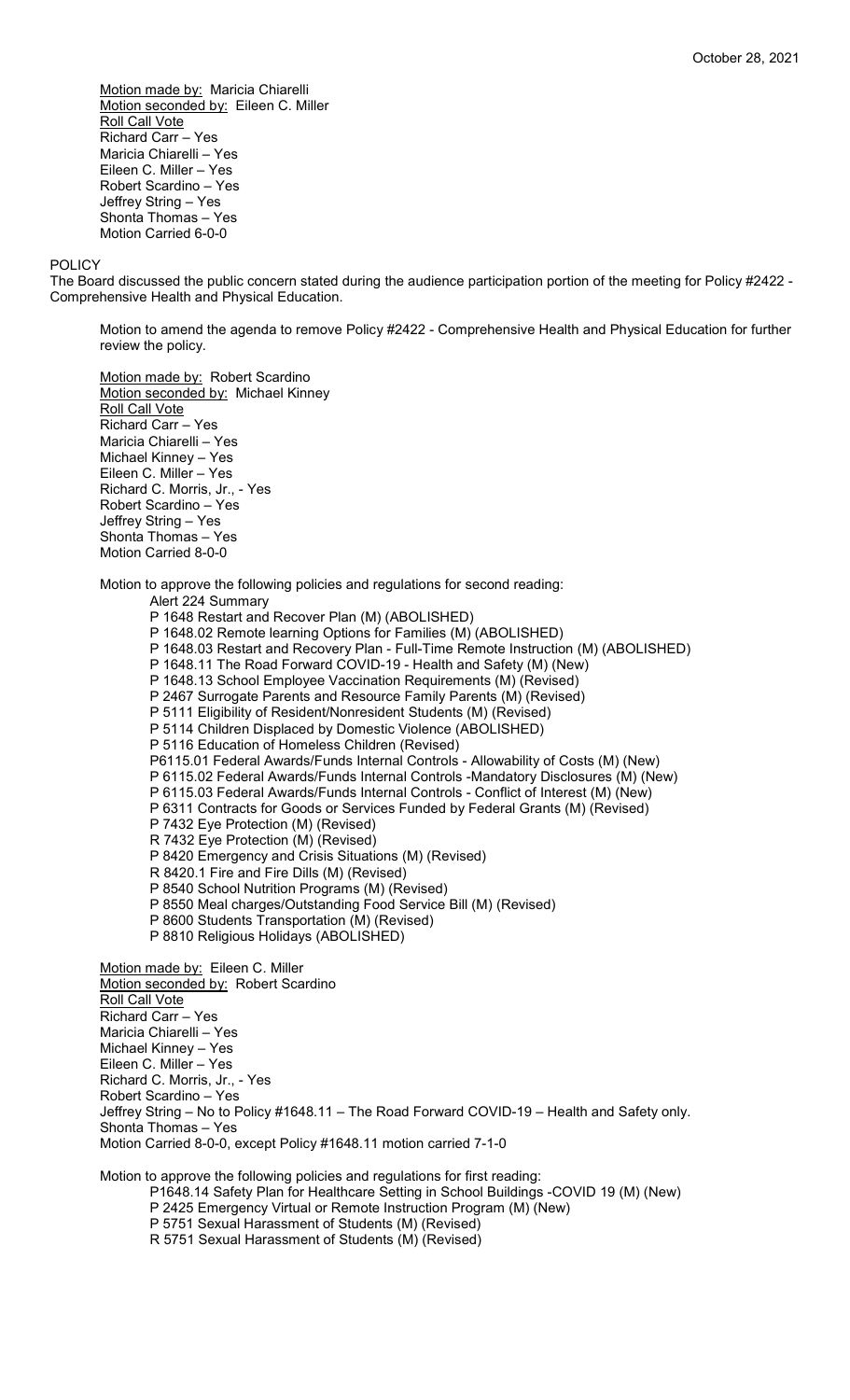Motion made by: Eileen C. Miller Motion seconded by: Robert Scardino **Hand Vote** Richard Carr – Yes Maricia Chiarelli – Yes Michael Kinney – Yes Eileen C. Miller – Yes Richard C. Morris, Jr., - Yes Robert Scardino – Yes Jeffrey String – Yes Shonta Thomas – Yes Motion Carried 8-0-0

## OLD BUSINESS – None.

NEW BUSINESS – None.

#### REPORTS

Shannon DuBois-Brody, School Business Administrator/Board Secretary – Shared the 2022-2023 Draft Budget Calendar with the Board.

Administrators – Written reports from administrators were available for review.

#### BOARD REPORTS

President – Nelson Carney – Not in attendance.

## Sending Districts

Upper Pittsgrove Township – Michael Kinney stated they had a COVID outbreak which lead to closing the district for a week. They received a grant to purchase 200 chromebooks.

Alloway Township -- Richard Morris Jr., shared that they are thankful for the grant work provided by their previous BA, Mrs. DuBois-Brody, which is allowing Alloway to bring on an Assistant Principal for the remainder of the 2021-2022 school year. Mrs. Pessolano gave a curriculum presentation as a shared service at their last boar meeting.

#### Liaison Reports

NJSBA Delegate Report – Eileen Miller/Victoria Haddad – Mrs. Miller stated that in-person training will be available for Cumberland and Salem County.

SACC Report – Shonta Thomas – Nothing to report.

AG Report – Maricia Chiarelli/Travis Zigo – Mrs. Chiarelli shared the upcoming convention.

PTO Report – Robert Scardino/Travis Zigo – Mr. Scardino shared the money raised from the book fair. Trunk or Treat, Disney on Ice, and Fun with Santa.

School Foundation Report – Richard Carr shared the Turkey Trot fundraising is underway.

CARE Report – Jeffrey String – Mrs. Chiarelli stated that CARE is in need of a new leader.

Marlton Recreational Field Report – Richard Carr – Nothing to report.

Pilesgrove Township Report – Victoria Haddad/Jeffrey String – Mr. String shared that an application has been presented for an industrial park.

Woodstown Borough Report – Maricia Chiarelli – Nothing to report.

### AUDIENCE PARTICIPATION (Non-Agenda items only)

Audience member share the following:

- Thanked the Board for listening to their concerns.
- Seeking answers for her child's medical mask wearing exemption.
- Middle School boy's bathroom situation.

Middle School locker room situation and not changing for gym class.

Mr. Crispin was thanked for holding parent meetings the Tuesday before the board meetings.

#### RECESS INTO EXECUTIVE SESSION II

The Open Public Meetings Act allows the Board to enter into executive session for confidential matters (N.J.S.A. 10:4- 12b). Matters discussed in executive session will remain confidential until such time as the need for confidentiality no longer exists.

Motion that the Board of Education enter into executive session, by resolution, to discuss personnel matters. It is expected that the executive session will last approximately 30 minutes. The Board will reconvene in open public session immediately following. Formal action may or may not be taken as a result of the executive session. 9:14 p.m.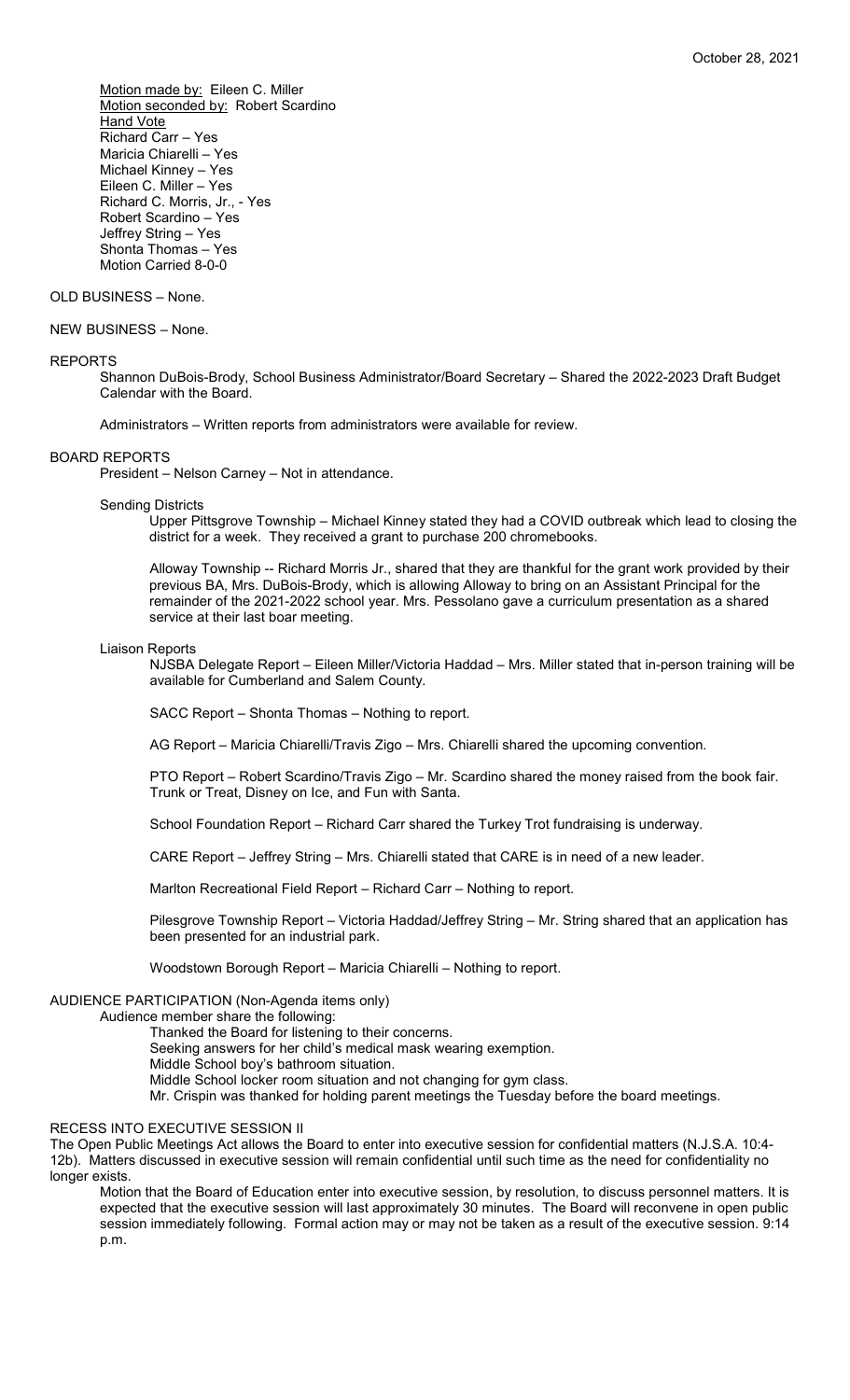Motion made by: Robert Scardino Motion seconded by: Eileen C. Miller **Hand Vote** Richard Carr – Yes Maricia Chiarelli – Yes Michael Kinney – Yes Eileen C. Miller – Yes Richard C. Morris, Jr., - Yes Robert Scardino – Yes Jeffrey String – Yes Shonta Thomas – Yes Motion Carried 8-0-0

RESUMPTION OF PUBLIC PORTION OF THE MEETING Motion to resume the public portion of the meeting at 9:34 p.m.

> Motion made by: Robert Scardino Motion seconded by: Eileen C. Miller **Hand Vote** Richard Carr – Yes Maricia Chiarelli – Yes Michael Kinney – Yes Eileen C. Miller – Yes Richard C. Morris, Jr., - Yes Robert Scardino – Yes Jeffrey String – Yes Shonta Thomas – Yes Motion Carried 8-0-0

MOTION OUT OF EXECUTIVE SESSION

Motion to authorize the Superintendent to give Lisa Quirk 30 days' written notice of the Board's intent to terminate the employment contract between Lisa Quirk and the Woodstown-Pilesgrove Regional School District, effective November 29, 2021.

Motion made by: Michael Kinney Motion seconded by: Shonta Thomas Roll Call Vote Richard Carr – Yes Maricia Chiarelli – Yes Michael Kinney – Yes Eileen C. Miller – Yes Richard C. Morris, Jr., - Yes Robert Scardino – Yes Jeffrey String – Yes Shonta Thomas – Yes Motion Carried 8-0-0

## RECESS INTO EXECUTIVE SESSION III

The Open Public Meetings Act allows the Board to enter into executive session for confidential matters (N.J.S.A. 10:4- 12b). Matters discussed in executive session will remain confidential until such time as the need for confidentiality no longer exists.

Motion that the Board of Education enter into executive session, by resolution, to discuss personnel/student/legal matters. It is expected that the executive session will last approximately 30 minutes. The Board will reconvene in open public session immediately following. Formal action may or may not be taken as a result of the executive session. 9:37 p.m.

Motion made by: Eileen C. Miller Motion seconded by: Michael Kinney **Hand Vote** Richard Carr – Yes Maricia Chiarelli – Yes Michael Kinney – Yes Eileen C. Miller – Yes Richard C. Morris, Jr., - Yes Robert Scardino – Yes Jeffrey String – Yes Shonta Thomas – Yes Motion Carried 8-0-0

RESUMPTION OF PUBLIC PORTION OF THE MEETING Motion to resume the public portion of the meeting at 11:10 p.m.